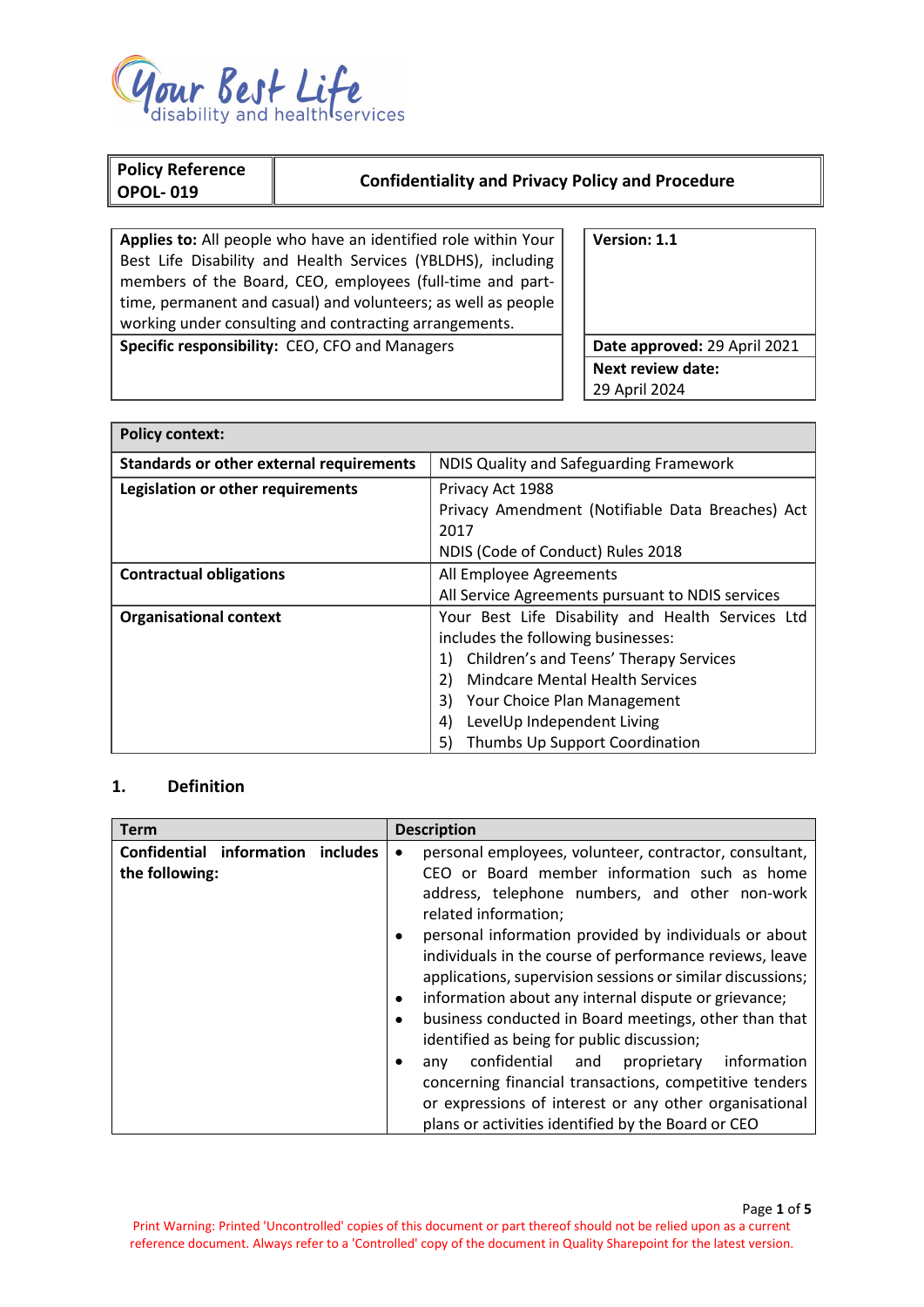

# **2. Policy**

# **Confidentiality**

Your Best Life Disability and Health Service (YBLDHS) requires Board members, CEO, employees, volunteers, contractors and consultants to respect and maintain the confidentiality of individuals and the organisation's business generally.

Board members, CEO, employees, volunteers, contractors and consultants may from time to time have access to information that is confidential to YBLDHS, other agencies that have dealings with YBLDHS, or to other Board members, CEO, employees, volunteers, contractors or consultants.

# **Privacy**

YBLDHS is committed to protecting and upholding the right to privacy of Board members, CEO, employees, volunteers, contractors, consultants and members, as well as clients and representatives of agencies we deal with. In particular, YBLDHS is committed to protecting and upholding the rights of our clients to privacy in the way we collect, store and use information about them, their needs and the services we provide to them.

YBLDHS requires Board members, CEO, employees, volunteers, contractors and consultants to be consistent and careful in the way they manage what is written and said about individuals and how they decide who can see or hear this information.

YBLDHS is subject to legislation applying to the organisation and its client group. The organisation will follow the guidelines of the Australian Privacy Principles in its information management practices.

YBLDHS will ensure that:

- it meets its legal and ethical obligations as an employer and service provider in relation to protecting the privacy of clients, Board members, CEO, employees, volunteers, contractors and consultants;
- clients are provided with information about their rights regarding privacy;
- clients, Board members, CEO, employees, volunteers, contractors and consultants are provided with privacy when they are being interviewed or discussing matters of a personal or sensitive nature;
- Board members, CEO, employees, volunteers, contractors and consultants understand what is required in meeting these obligations;
- it will adhere to all requirements imposed under the Privacy Act 1988, including the requirements imposed by the Privacy Amendment (Notifiable Data Breaches) Act 2017, to strengthen the protection of personal information.

This policy conforms to the Privacy Act 1988 and the Australian Privacy Principles which govern the collection, use and storage of personal information.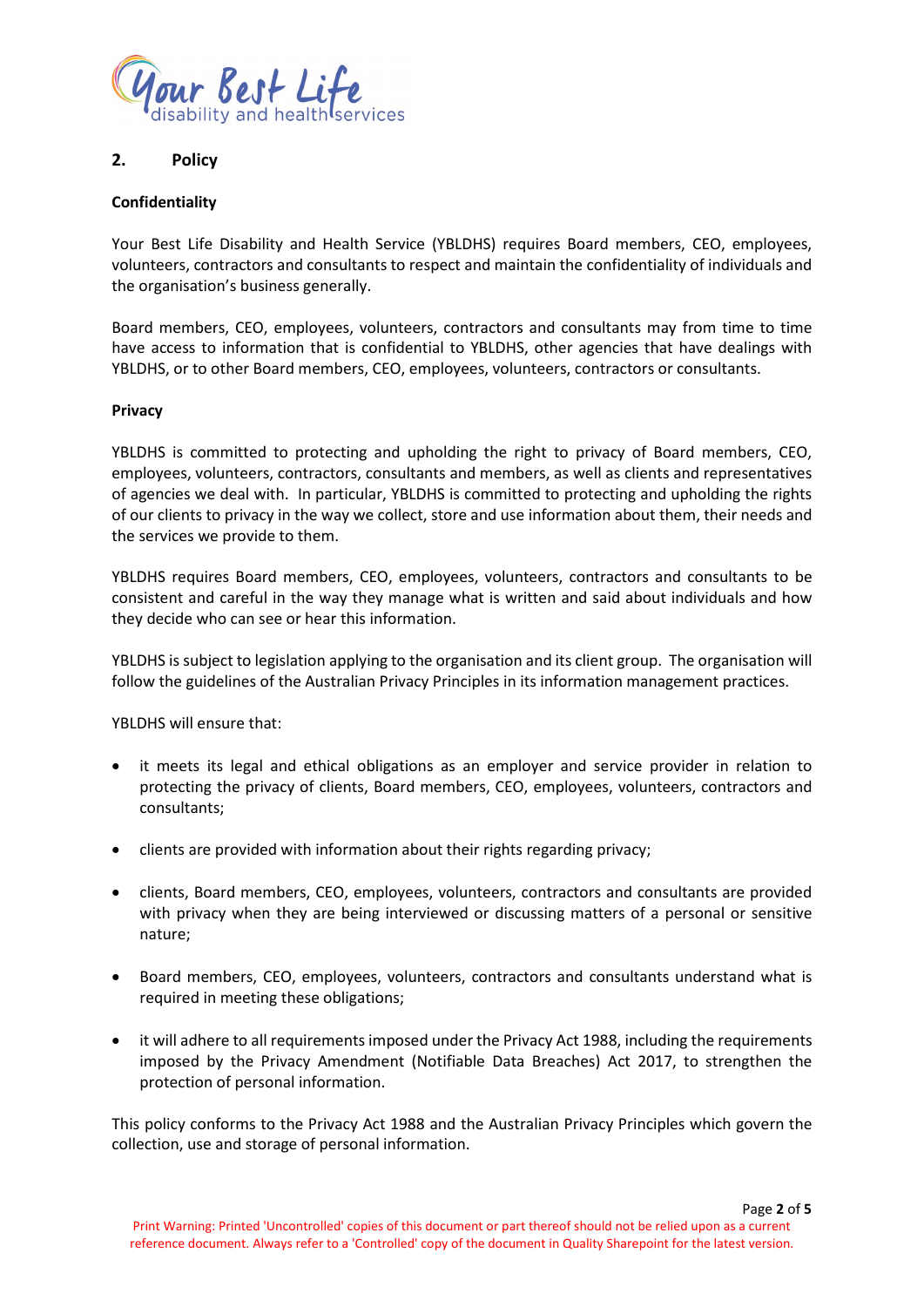

# **Procedure**

### **Confidentiality**

The Board, CEO, employees, volunteers, contractors and consultants will:

- retain all confidential information in the strictest confidence and not disclose any confidential information to any person other than for purposes directly related to their position at YBLDHS;
- not use any confidential information which they have acquired in relation to the activities of YBLDHS for their own interests or the interests or purposes of others not associated with YBLDHS;
- not make copies of any confidential information for any other reason other than those essential to and directly related to their position and responsibilities with YBLDHS;
- upon the request, and in any event upon the cessation of their engagement or employment with YBLDHS, return or destroy materials containing confidential information which are in their possession.

This will not prevent an individual from:

- disclosing information to proper authorities in relation to concerns about improper conduct, breaches of laws or breaches of duty of care;
- providing access for external reviewers to non-identified information for the purposes of formal audit processes;
- making a formal complaint to appropriate authorities about an aspect of the organisation's operation;
- disclosing any information that they may be required to disclose by any court or regulatory body or under applicable law.

#### **Privacy**

#### **Dealing with Personal Information**

In dealing with personal information, YBLDHS's Board, CEO, employees, volunteers, contractors and consultants will:

- ensure privacy for clients, Board, CEO, employees, volunteers, contractors and consultants when they are being interviewed or discussing matters of a personal or sensitive nature;
- only collect and store personal information that is necessary for the functioning of the organisation and its activities;
- use fair and lawful ways to collect personal information;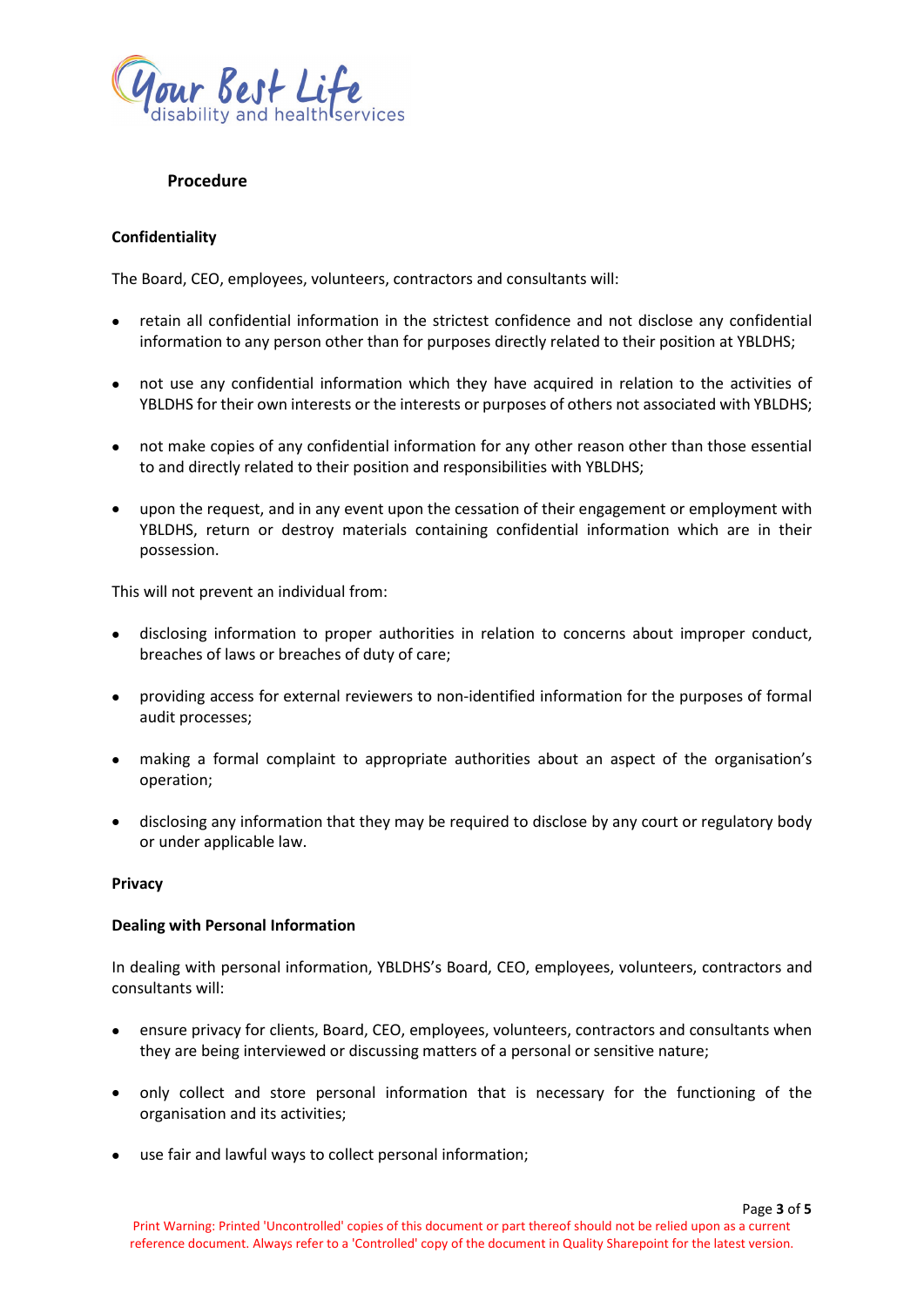

- collect personal information only by consent from an individual;
- ensure that people know what sort of personal information is held, what purposes it is held for and how it is collected, used, disclosed and who will have access to it;
- ensure that personal information collected or disclosed is accurate, complete and up-to-date, and provide access to any individual to review information or correct wrong information about themselves;
- take reasonable steps to protect all personal information from misuse and loss and from unauthorised access, modification or disclosure;
- destroy or permanently de-identify personal information no longer needed and/or after legal requirements for retaining documents have expired;
- notify individuals and the Office of the Australian Information Commissioner (OAIC) when there has been a data breach (or suspected breach) of personal information, if it is likely to result in serious harm to individuals whose privacy has been breached.

### **Responsibilities for Managing Privacy**

All Board members, CEO, employees, volunteers, contractors and consultants are responsible for the management of personal information to which they have access, and in the conduct of research, consultation or advocacy work.

The CEO is responsible for content in YBLDHS's publications, communications and web site and must ensure the following:

- appropriate consent is obtained for the inclusion of any personal information about any individual including YBLDHS's personnel;
- information being provided by other agencies or external individuals conforms to privacy principles;
- that the website contains a Privacy statement that makes clear the conditions of any collection of personal information from the public through their visit to the website.

The CEO is responsible for safeguarding personal information relating to YBLDHS's clients, Board, employees, volunteers, contractors, consultants and members.

*The Privacy Contact Officer:* The Privacy Contact Officer will be the Corporate Service Manager (CSM). The CSM will be responsible for:

- ensuring that all employees are familiar with the *Confidentiality and Privacy Policy* and administrative procedures for handling personal information;
- ensuring that clients and other relevant individuals are provided with information about their rights regarding privacy;